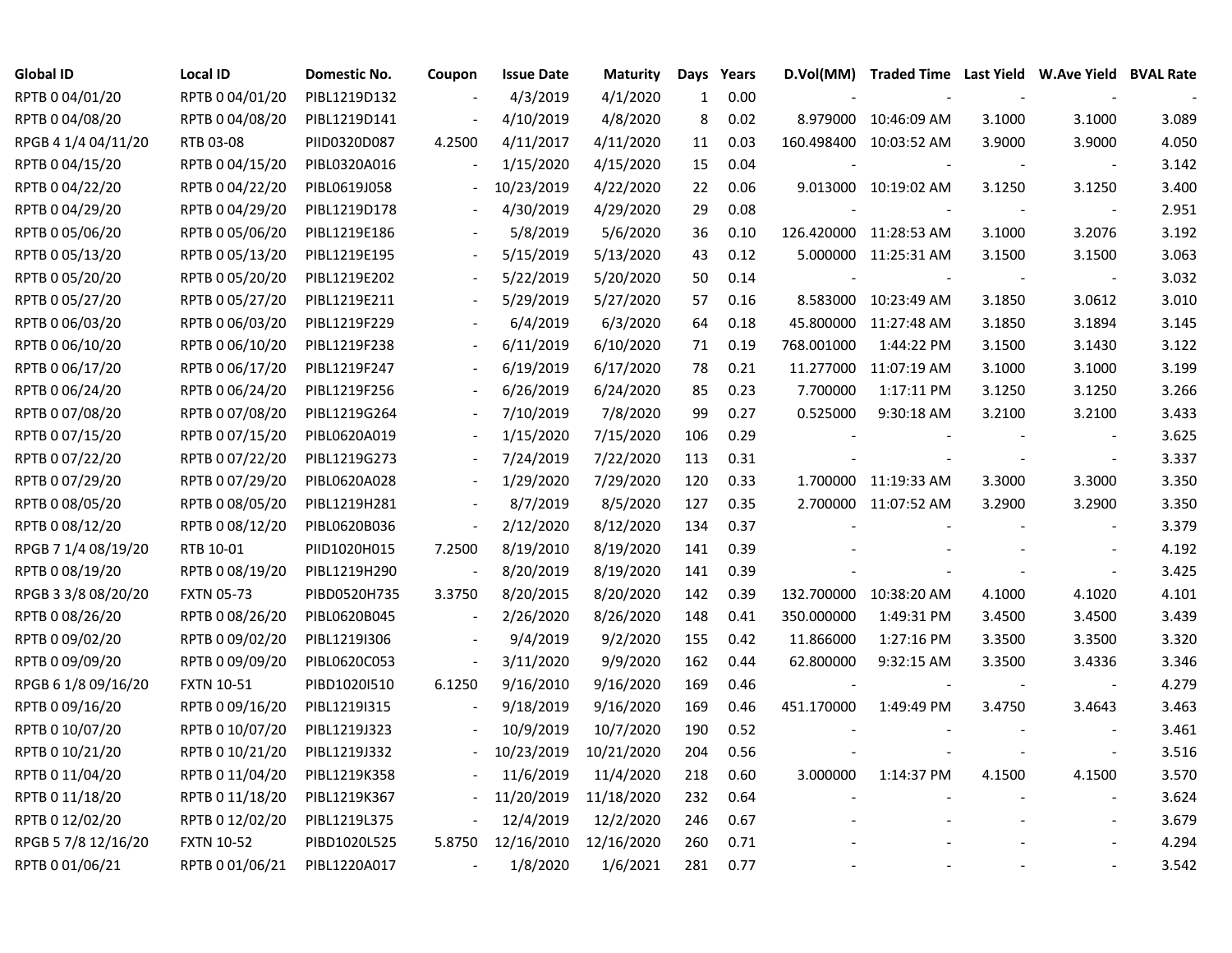| <b>Global ID</b>     | <b>Local ID</b>   | Domestic No. | Coupon                   | <b>Issue Date</b> | <b>Maturity</b>  | Days | Years | D.Vol(MM)                | Traded Time Last Yield W.Ave Yield BVAL Rate |        |                          |       |
|----------------------|-------------------|--------------|--------------------------|-------------------|------------------|------|-------|--------------------------|----------------------------------------------|--------|--------------------------|-------|
| RPTB 0 01/13/21      | RPTB 0 01/13/21   | PIBL1220A026 |                          | 1/15/2020         | 1/13/2021        | 288  | 0.79  |                          | 2.380000 10:28:32 AM                         | 4.1500 | 4.1500                   | 3.900 |
| RPTB 0 01/20/21      | RPTB 0 01/20/21   | PIBL1220A035 |                          | 1/22/2020         | 1/20/2021        | 295  | 0.81  |                          |                                              |        |                          | 4.152 |
| RPGB 4 1/4 01/25/21  | <b>FXTN 03-23</b> | PIBD0321A236 | 4.2500                   | 1/25/2018         | 1/25/2021        | 300  | 0.82  |                          |                                              |        |                          | 4.374 |
| RPTB 0 01/27/21      | RPTB 0 01/27/21   | PIBL1220A044 | $\overline{\phantom{a}}$ | 1/29/2020         | 1/27/2021        | 302  | 0.83  |                          |                                              |        |                          | 3.809 |
| RPTB 0 02/03/21      | RPTB 0 02/03/21   | PIBL1220B052 | $\overline{\phantom{a}}$ | 2/5/2020          | 2/3/2021         | 309  | 0.85  |                          |                                              |        |                          | 3.650 |
| RPTB 0 02/10/21      | RPTB 0 02/10/21   | PIBL1220B061 | $\overline{\phantom{a}}$ | 2/12/2020         | 2/10/2021        | 316  | 0.87  |                          |                                              |        |                          | 3.707 |
| RPTB 002/17/21       | RPTB 002/17/21    | PIBL1220B070 | $\overline{\phantom{a}}$ | 2/19/2020         | 2/17/2021        | 323  | 0.88  | 1.307000                 | 1:04:47 PM                                   | 3.5500 | 3.5500                   | 3.942 |
| RPTB 0 02/24/21      | RPTB 0 02/24/21   | PIBL1220B089 | $\Box$                   | 2/26/2020         | 2/24/2021        | 330  | 0.90  |                          |                                              |        |                          | 3.950 |
| RPGB 7 3/8 03/03/21  | RTB 10-02         | PIID1021C027 | 7.3750                   | 3/3/2011          | 3/3/2021         | 337  | 0.92  | 0.400000                 | 1:26:15 PM                                   | 4.3750 | 4.3750                   | 4.371 |
| RPTB 0 03/03/21      | RPTB 0 03/03/21   | PIBL1220C097 | $\overline{\phantom{a}}$ | 3/4/2020          | 3/3/2021         | 337  | 0.92  |                          |                                              |        |                          | 3.613 |
| RPTB 0 03/10/21      | RPTB 0 03/10/21   | PIBL1220C104 | $\overline{\phantom{a}}$ | 3/11/2020         | 3/10/2021        | 344  | 0.94  |                          |                                              |        | $\overline{\phantom{a}}$ | 3.557 |
| RPTB 0 03/17/21      | RPTB 0 03/17/21   | PIBL1220C113 | $\overline{\phantom{a}}$ | 3/18/2020         | 3/17/2021        | 351  | 0.96  | 3.310000                 | 1:07:13 PM                                   | 3.5750 | 3.6164                   | 3.723 |
| RPGB 3 1/2 03/20/21  | <b>FXTN 07-57</b> | PIBD0721C574 | 3.5000                   | 3/20/2014         | 3/20/2021        | 354  | 0.97  | 343.900000               | 1:27:36 PM                                   | 4.2500 | 4.2949                   | 4.295 |
| RPGB 6 1/2 04/28/21  | <b>FXTN 10-53</b> | PIBD1021D531 | 6.5000                   | 4/28/2011         | 4/28/2021        | 393  | 1.08  |                          |                                              |        |                          | 4.308 |
| RPGB 4 7/8 06/13/21  | RTB 03-09         | PIID0321F092 | 4.8750                   | 6/13/2018         | 6/13/2021        | 439  | 1.20  | 159.300000               | 1:17:19 PM                                   | 4.2500 | 4.4199                   | 4.420 |
| RPGB 5 3/4 10/20/21  | RTB 10-03         | PIID1021J039 | 5.7500                   | 10/20/2011        | 10/20/2021       | 568  | 1.56  |                          |                                              |        |                          | 4.548 |
| RPGB 5 3/4 11/24/21  | <b>FXTN 10-55</b> | PIBD1021K551 | 5.7500                   | 11/24/2011        | 11/24/2021       | 603  | 1.65  |                          |                                              |        |                          | 4.598 |
| RPGB 6 3/8 01/19/22  | <b>FXTN 10-54</b> | PIBD1022G545 | 6.3750                   | 7/19/2011         | 1/19/2022        | 659  | 1.80  |                          |                                              |        |                          | 4.619 |
| RPGB 4 01/26/22      | <b>FXTN 05-74</b> | PIBD0522A747 | 4.0000                   | 1/26/2017         | 1/26/2022        | 666  | 1.82  |                          |                                              |        |                          | 4.656 |
| RPGB 15 03/14/22     | <b>FXTN 20-02</b> | PIBD2022C021 | 15.0000                  | 3/14/2002         | 3/14/2022        | 713  | 1.95  |                          |                                              |        |                          | 4.457 |
| RPGB 4 3/4 07/04/22  | <b>FXTN 03-24</b> | PIBD0322G247 | 4.7500                   | 7/4/2019          | 7/4/2022         | 825  | 2.26  |                          | 5.000000 11:23:27 AM                         | 4.3650 | 4.3650                   | 4.508 |
| RPGB 4 7/8 08/02/22  | <b>FXTN 10-56</b> | PIBD1022H562 | 4.8750                   | 8/2/2012          | 8/2/2022         | 854  | 2.34  |                          |                                              |        |                          | 4.485 |
| RPGB 4 3/4 09/13/22  | <b>FXTN 10-57</b> | PIBD1022I570 | 4.7500                   | 9/13/2012         | 9/13/2022        | 896  | 2.45  |                          |                                              |        |                          | 4.498 |
| RPGB 12 3/4 10/17/22 | <b>FXTN 20-03</b> | PIBD2022J033 | 12.7500                  | 10/17/2002        | 10/17/2022       | 930  | 2.55  |                          |                                              |        |                          | 4.501 |
| RPGB 4 5/8 12/04/22  | RTB 05-11         | PIID0522L114 | 4.6250                   | 12/4/2017         | 12/4/2022        | 978  | 2.68  |                          | 323.000000 11:27:41 AM                       | 4.4700 | 4.5482                   | 4.537 |
| RPGB 4 12/06/22      | <b>FXTN 10-58</b> | PIBD1022L585 | 4.0000                   | 12/6/2012         | 12/6/2022        | 980  | 2.68  |                          |                                              |        |                          | 4.602 |
| RPGB 4 3/8 02/11/23  | RTB 03-10         | PIID0323B101 | 4.3750                   | 2/11/2020         | 2/11/2023 1,047  |      | 2.87  | 271.290000               | 1:02:21 PM                                   | 4.3800 | 4.4026                   | 4.403 |
| RPGB 13 02/20/23     | <b>FXTN 20-04</b> | PIBD2023B048 | 13.0000                  | 2/20/2003         | 2/20/2023 1,056  |      | 2.89  |                          |                                              |        |                          | 4.526 |
| RPGB 5 1/2 03/08/23  | <b>FXTN 05-75</b> | PIBD0523C752 | 5.5000                   | 3/8/2018          | 3/8/2023 1,072   |      | 2.94  |                          | 100.000000 11:44:56 AM                       | 4.5500 | 4.5500                   | 4.568 |
| RPGB 3 1/2 04/21/23  | <b>FXTN 07-58</b> | PIBD0723D588 | 3.5000                   | 4/21/2016         | 4/21/2023 1,116  |      | 3.06  |                          |                                              |        |                          | 4.620 |
| RPGB 11 7/8 05/29/23 | <b>FXTN 20-05</b> | PIBD2023E054 | 11.8750                  | 5/29/2003         | 5/29/2023 1,154  |      | 3.16  |                          |                                              |        |                          | 4.542 |
| RPGB 3 1/4 08/15/23  | RTB 10-04         | PIID1023H046 | 3.2500                   | 8/15/2013         | 8/15/2023 1,232  |      | 3.37  | 5.660000                 | 1:25:10 PM                                   | 4.8000 | 4.6410                   | 4.525 |
| RPGB 11 3/8 10/23/23 | <b>FXTN 20-06</b> | PIBD2023J068 | 11.3750                  | 10/23/2003        | 10/23/2023 1,301 |      | 3.56  |                          |                                              |        |                          | 4.563 |
| RPGB 6 1/4 03/12/24  | RTB 05-12         | PIID0524C129 | 6.2500                   | 3/12/2019         | 3/12/2024 1,442  |      | 3.95  | 696.080000               | 1:36:33 PM                                   | 4.4500 | 4.4456                   | 4.433 |
| RPGB 4 1/2 04/20/24  | <b>FXTN 07-59</b> | PIBD0724D595 | 4.5000                   | 4/20/2017         | 4/20/2024 1,481  |      | 4.06  | $\overline{\phantom{a}}$ |                                              |        |                          | 4.597 |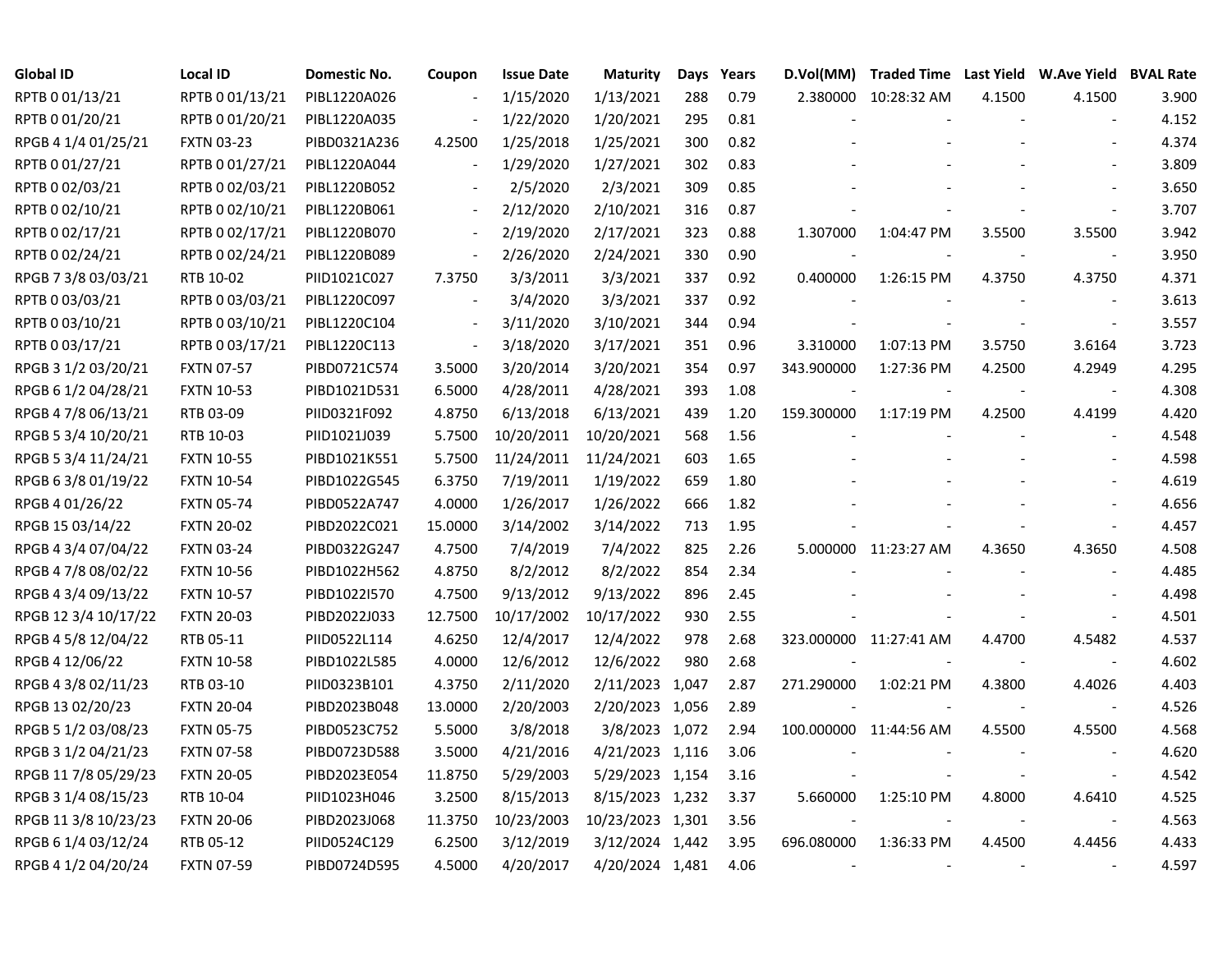| <b>Global ID</b>     | <b>Local ID</b>   | Domestic No. | Coupon  | <b>Issue Date</b> | <b>Maturity</b>        | Days | Years | D.Vol(MM)               | Traded Time Last Yield W.Ave Yield BVAL Rate |                |                          |       |
|----------------------|-------------------|--------------|---------|-------------------|------------------------|------|-------|-------------------------|----------------------------------------------|----------------|--------------------------|-------|
| RPGB 12 3/8 06/03/24 | <b>FXTN 20-07</b> | PIBD2024F075 | 12.3750 | 6/3/2004          | 6/3/2024 1,525         |      | 4.18  |                         |                                              |                |                          | 4.590 |
| RPGB 12 7/8 08/05/24 | <b>FXTN 20-08</b> | PIBD2024H086 | 12.8750 | 8/5/2004          | 8/5/2024 1,588         |      | 4.35  |                         |                                              |                |                          | 4.595 |
| RPGB 4 1/8 08/20/24  | <b>FXTN 10-59</b> | PIBD1024H595 | 4.1250  | 8/20/2014         | 8/20/2024 1,603        |      | 4.39  |                         |                                              |                |                          | 4.798 |
| RPGB 4 1/4 10/17/24  | <b>FXTN 05-76</b> | PIBD0524J762 | 4.2500  | 10/17/2019        | 10/17/2024 1,661       |      | 4.55  | 110.000000              | 1:53:33 PM                                   | 4.4750         | 4.5068                   | 4.487 |
| RPGB 13 3/4 11/11/24 | <b>FXTN 20-09</b> | PIBD2024K091 | 13.7500 | 11/11/2004        | 11/11/2024 1,686       |      | 4.62  |                         |                                              |                | $\blacksquare$           | 4.603 |
| RPGB 5 3/4 04/12/25  | <b>FXTN 07-61</b> | PIBD0725D618 | 5.7500  | 4/12/2018         | 4/12/2025 1,838        |      | 5.03  |                         | 270.000000 11:54:15 AM                       | 4.4500         | 4.5208                   | 4.550 |
| RPGB 12 1/8 04/14/25 | <b>FXTN 20-10</b> | PIBD2025D103 | 12.1250 | 4/14/2005         | 4/14/2025 1,840        |      | 5.04  |                         |                                              |                | $\overline{\phantom{a}}$ | 4.615 |
| RPGB 3 5/8 09/09/25  | <b>FXTN 10-60</b> | PIBD1025I608 | 3.6250  | 9/9/2015          | 9/9/2025 1,988         |      | 5.44  | 50.000000               | 9:28:00 AM                                   | 4.7500         | 4.7500                   | 4.750 |
| RPGB 12 1/8 10/20/25 | <b>FXTN 20-11</b> | PIBD2025J116 | 12.1250 | 10/20/2005        | 10/20/2025 2,029       |      | 5.56  |                         |                                              |                | $\overline{a}$           | 4.627 |
| RPGB 18 1/4 11/29/25 | <b>FXTN 25-01</b> | PIBD2525K015 | 18.2500 | 11/29/2000        | 11/29/2025 2,069       |      | 5.67  |                         |                                              |                | $\sim$                   | 4.630 |
| RPGB 10 1/4 01/19/26 | <b>FXTN 20-12</b> | PIBD2026A122 | 10.2500 | 1/19/2006         | 1/19/2026 2,120        |      | 5.80  |                         |                                              |                |                          | 4.633 |
| RPGB 6 1/4 02/14/26  | <b>FXTN 07-62</b> | PIBD0726B627 | 6.2500  | 2/14/2019         | 2/14/2026 2,146        |      | 5.88  | 3064.550000             | 1:53:40 PM                                   | 4.5300         | 4.5329                   | 4.531 |
| RPGB 3 1/2 09/20/26  | RTB 10-05         | PIID1026I057 | 3.5000  | 9/20/2016         | 9/20/2026 2,364        |      | 6.47  | 1000.000000 11:03:15 AM |                                              | 4.9518         | 4.9509                   | 4.951 |
| RPGB 6 1/4 10/20/26  | RTB 15-01         | PIID1526J019 | 6.2500  | 10/20/2011        | 10/20/2026 2,394       |      | 6.55  |                         |                                              |                |                          | 4.675 |
| RPGB 8 12/07/26      | <b>FXTN 20-13</b> | PIBD2026L139 | 8.0000  | 12/7/2006         | 12/7/2026 2,442        |      | 6.69  |                         |                                              |                |                          | 4.670 |
| RPGB 5 3/8 03/01/27  | RTB 15-02         | PIID1527C023 | 5.3750  | 3/1/2012          | 3/1/2027 2,526         |      | 6.92  |                         |                                              |                |                          | 4.450 |
| RPGB 4 3/4 05/04/27  | <b>FXTN 10-61</b> | PIBD1027E617 | 4.7500  | 5/4/2017          | 5/4/2027 2,590         |      | 7.09  |                         |                                              |                |                          | 4.711 |
| RPGB 8 5/8 09/06/27  | <b>FXTN 20-14</b> | PIBD2027I140 | 8.6250  | 9/6/2007          | 9/6/2027 2,715         |      | 7.43  |                         |                                              |                |                          | 4.741 |
| RPGB 6 1/4 03/22/28  | <b>FXTN 10-63</b> | PIBD1028C635 | 6.2500  | 3/22/2018         | 3/22/2028 2,913        |      | 7.98  | 437.000000              | 1:49:26 PM                                   | 4.8200         | 4.8199                   | 4.810 |
| RPGB 9 1/2 12/04/28  | <b>FXTN 20-15</b> | PIBD2028L151 | 9.5000  | 12/4/2008         | 12/4/2028 3,170        |      | 8.68  |                         |                                              | $\blacksquare$ | $\blacksquare$           | 4.770 |
| RPGB 6 7/8 01/10/29  | <b>FXTN 10-64</b> | PIBD1029A644 | 6.8750  | 1/10/2019         | 1/10/2029 3,207        |      | 8.78  | 350.000000              | 1:58:43 PM                                   | 4.7875         | 4.7957                   | 4.786 |
| RPGB 8 3/4 05/27/30  | <b>FXTN 20-16</b> | PIBD2030E166 | 8.7500  | 5/27/2010         | 5/27/2030 3,709        |      | 10.16 |                         |                                              |                | $\blacksquare$           | 4.862 |
| RPGB 12 1/2 07/28/30 | <b>FXTN 25-02</b> | PIBD2530G029 | 12.5000 | 7/28/2005         | 7/28/2030 3,771 10.32  |      |       |                         |                                              |                | $\overline{\phantom{a}}$ | 4.871 |
| RPGB 11 1/4 01/26/31 | <b>FXTN 25-03</b> | PIBD2531A032 | 11.2500 | 1/26/2006         | 1/26/2031 3,953 10.82  |      |       |                         |                                              |                | $\overline{\phantom{a}}$ | 4.896 |
| RPGB 8 07/19/31      | <b>FXTN 20-17</b> | PIBD2031G171 | 8.0000  | 7/19/2011         | 7/19/2031 4,127 11.30  |      |       |                         |                                              |                | $\sim$                   | 4.954 |
| RPGB 9 3/8 10/05/31  | <b>FXTN 25-04</b> | PIBD2531J042 | 9.3750  | 10/5/2006         | 10/5/2031 4,205 11.51  |      |       |                         |                                              |                | $\sim$                   | 4.929 |
| RPGB 5 7/8 02/02/32  | <b>FXTN 20-18</b> | PIBD2032B183 | 5.8750  | 2/2/2012          | 2/2/2032 4,325 11.84   |      |       | 1.000000                | 9:57:36 AM                                   | 5.1500         | 5.1500                   | 4.944 |
| RPGB 5 7/8 03/01/32  | RTB 20-01         | PIID2032C014 | 5.8750  | 3/1/2012          | 3/1/2032 4,353 11.92   |      |       | 3.000000                | 9:57:30 AM                                   | 5.1800         | 5.1800                   | 4.972 |
| RPGB 5 3/4 09/27/32  | <b>FXTN 20-19</b> | PIBD2032I195 | 5.7500  | 9/27/2012         | 9/27/2032 4,563 12.49  |      |       |                         |                                              |                |                          | 4.972 |
| RPGB 8 1/2 11/29/32  | <b>FXTN 25-05</b> | PIBD2532K057 | 8.5000  | 11/29/2007        | 11/29/2032 4,626 12.67 |      |       |                         |                                              |                | $\overline{\phantom{a}}$ | 4.980 |
| RPGB 3 5/8 03/21/33  | <b>FXTN 20-20</b> | PIBD2033C206 | 3.6250  | 3/21/2013         | 3/21/2033 4,738 12.97  |      |       |                         | 2.000000 11:19:47 AM                         | 5.2000         | 5.2000                   | 4.995 |
| RPGB 9 1/4 11/05/34  | <b>FXTN 25-06</b> | PIBD2534K062 | 9.2500  | 11/5/2009         | 11/5/2034 5,332 14.60  |      |       |                         |                                              |                | $\blacksquare$           | 5.043 |
| RPGB 8 09/30/35      | <b>FXTN 25-07</b> | PIBD2535I071 | 8.0000  | 9/30/2010         | 9/30/2035 5,661 15.50  |      |       |                         |                                              |                |                          | 5.056 |
| RPGB 8 1/8 12/16/35  | <b>FXTN 25-08</b> | PIBD2535L086 | 8.1250  | 12/16/2010        | 12/16/2035 5,738 15.71 |      |       |                         |                                              |                |                          | 5.060 |
| RPGB 7 5/8 09/29/36  | <b>FXTN 25-09</b> | PIBD2536I097 | 7.6250  | 9/29/2011         | 9/29/2036 6,026 16.50  |      |       |                         |                                              |                |                          | 5.057 |